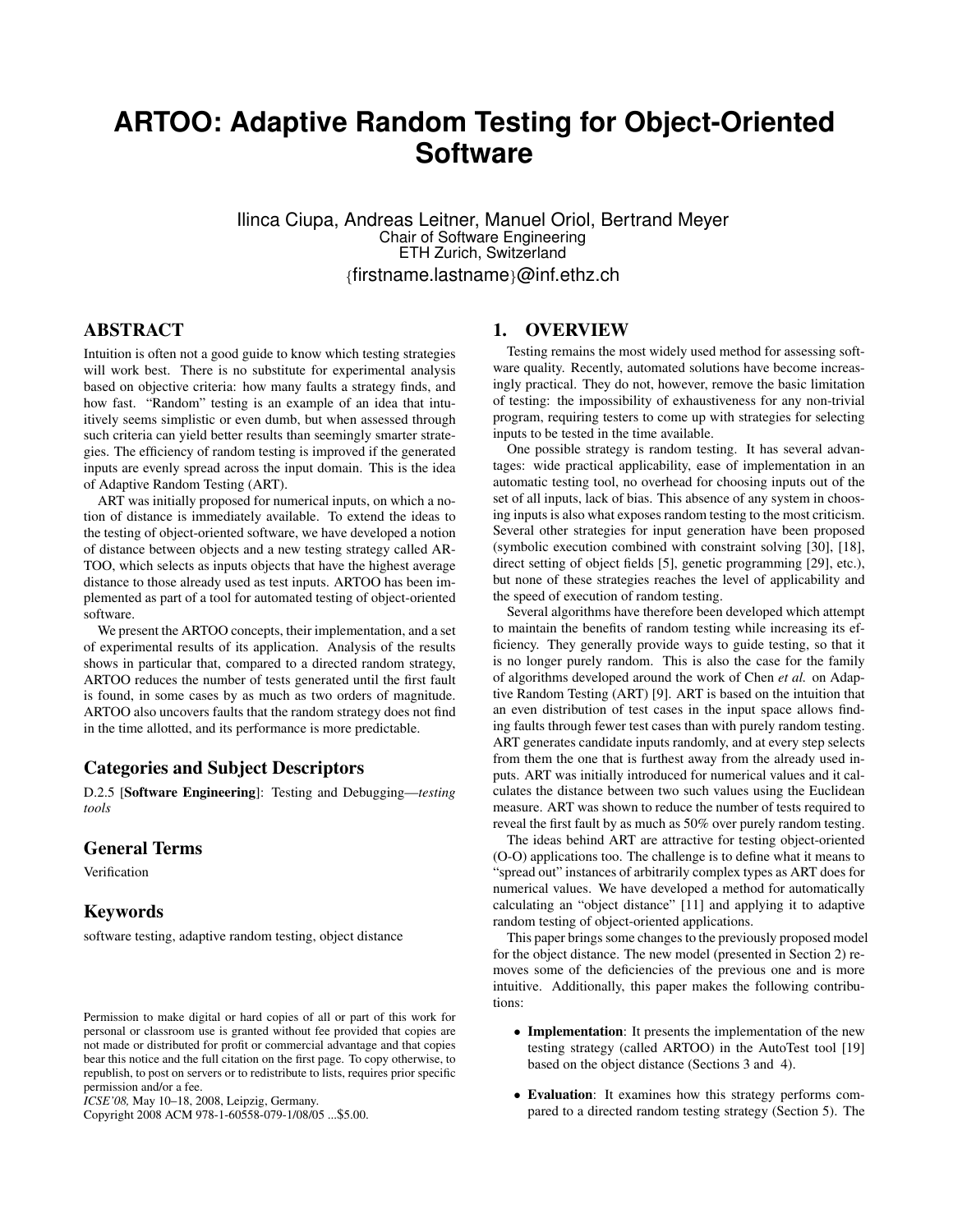results show that in most cases ARTOO reduces the number of tests required to reveal a fault, and that this difference can be as high as two orders of magnitude.

• Other applications: It presents ideas for further applications of the object distance, such as object clustering and integration of manual and automatic testing (Section 6).

## 2. OBJECT DISTANCE

The object distance is a measure of how different two objects are. It is a general relation that can be applied to any pair of objects in an O-O context. A full definition and examples can be found in our previous publication [11] on this topic. Here we list only the main principles behind the calculation of the object distance and highlight the differences we introduce with respect to the initial model.

In general objects are characterized by:

- their values
- their dynamic types
- recursively the primitive values of the attributes or the objects referred by the attributes.

Hence, the object distance must take into account these three dimensions. Thus, the distance between two composite objects *p* and *q* should be a monotonically non-decreasing function of each of the following three components:

- Elementary distance: a measure of the difference between the *direct values* of the objects (the values of the references in the case of reference types and the embedded values in the case of primitive types).
- Type distance: a measure of the difference between the objects' *types*, completely independent of the values of the objects themselves.
- Field distance: a measure of the difference between the objects' individual *fields*<sup>1</sup> . This will be the same notion of object distance, applied recursively. The fields should be compared one by one, considering only "matching" fields corresponding to the same attributes in both objects; nonmatching fields also cause a difference, but this difference is captured by the type distance.

Thus, we may express the formula for the distance  $p \leftrightarrow q$ :

$$
p \leftrightarrow q = combination (
$$
  
elementary distance  $(p,q)$ ,  
type distance  $(type (p), type (q)$ ,  
field distance  $(\{[p.a \leftrightarrow q.a] \mid a \in Attributes (type (p), type (q))\})$ )

where  $Artributes(t1,t2)$  is the set of attributes applicable to both objects of type *t*1 and objects of type *t*2. We look below at possible choices for the functions *combination*, *elementary distance*, *type distance*, and *field distance*.

This formula differs from the one introduced in [11] in that it separates clearly between the notions of elementary distance (which does not involve traversing the object structure) and field distance, which involves the recursive application of the distance calculation to the matching fields of the two objects, regardless of whether the type of these fields is primitive or reference. This unified view is not only more intuitive, but it also removes a deficiency present in the previous model: according to the formula introduced in [11], the distance between two distinct references pointing to the same object was 0. We believe this to be incorrect, since a distance of 0 should indicate identical references. The formula presented here fixes this issue by taking into account the different values of the references in the distance calculation.

We now look at each of the components of the distance.

For the *elementary distance* we define fixed functions for each possible type (primitive or reference) of the compared values *p* and *q*:

- 1. For numbers:  $\mathbf{F}(|p-q|)$  (where **F** is a monotonically nondecreasing function with  $F(0) = 0$ ).
- 2. For characters: 0 if identical, C otherwise.
- 3. For booleans: 0 if identical, B otherwise.
- 4. For strings: the Levenshtein distance [20].
- 5. For references: 0 if identical,  $\bf{R}$  if different but none is void (null), V if only one of them is void.

In this definition,  $C$ ,  $B$ ,  $R$ , and  $V$  are positive values chosen conventionally.

The *distance between two types* is a monotonically increasing function of the sum of their path lengths to any closest common ancestor, and of the number of their non-shared features<sup>2</sup>. In languages where all classes have a common ancestor (ANY in Eiffel, Object in Java), any two classes have a closest common ancestor. If the types of the two compared objects do not have a closest common ancestor, then the object distance is not defined for them, since the objects must always be compared with respect to a common type of which they are direct or indirect instances. Non-shared features are features not inherited from a common ancestor.

We thus obtain the following formula for the type distance between two types *t* and *u*:

$$
type\_distance(t, u) =
$$
  

$$
\lambda * path\_length(t, u) + v * \sum_{a \in non\_shared(t, u)} weight_a
$$
 (2)

where *path length* denotes the minimum path length to a closest common ancestor, and *non shared* the set of non-shared features. λ and ν are two non-negative constants. *weighta* denotes the weight associated with attribute *a*. It allows for increased flexibility in the distance definition, since thus some attributes can be excluded from the distance (by an associated weight of 0) or can be given increased weight relative to others.

The *field distance* is obtained by recursively applying the distance calculation to all pairs of matching fields of the compared objects:

field distance 
$$
(p,q) = \sum_{a} weight_a * (p.a \leftrightarrow q.a)
$$
 (3)

where *a* iterates over all matching attributes of *p* and *q*. We take the arithmetic mean (the sum divided by the number of its elements) to avoid giving too much weight to objects that have large numbers of fields.

The *combination* function is a weighted sum of its three components. The weights ( $\varepsilon$  for the elementary distance,  $\tau$  for the type

<sup>&</sup>lt;sup>1</sup>We use the term *field* as a dynamic notion corresponding to the static notion of *attribute*. In other words, classes have attributes, while objects have fields.

<sup>&</sup>lt;sup>2</sup>Attributes and methods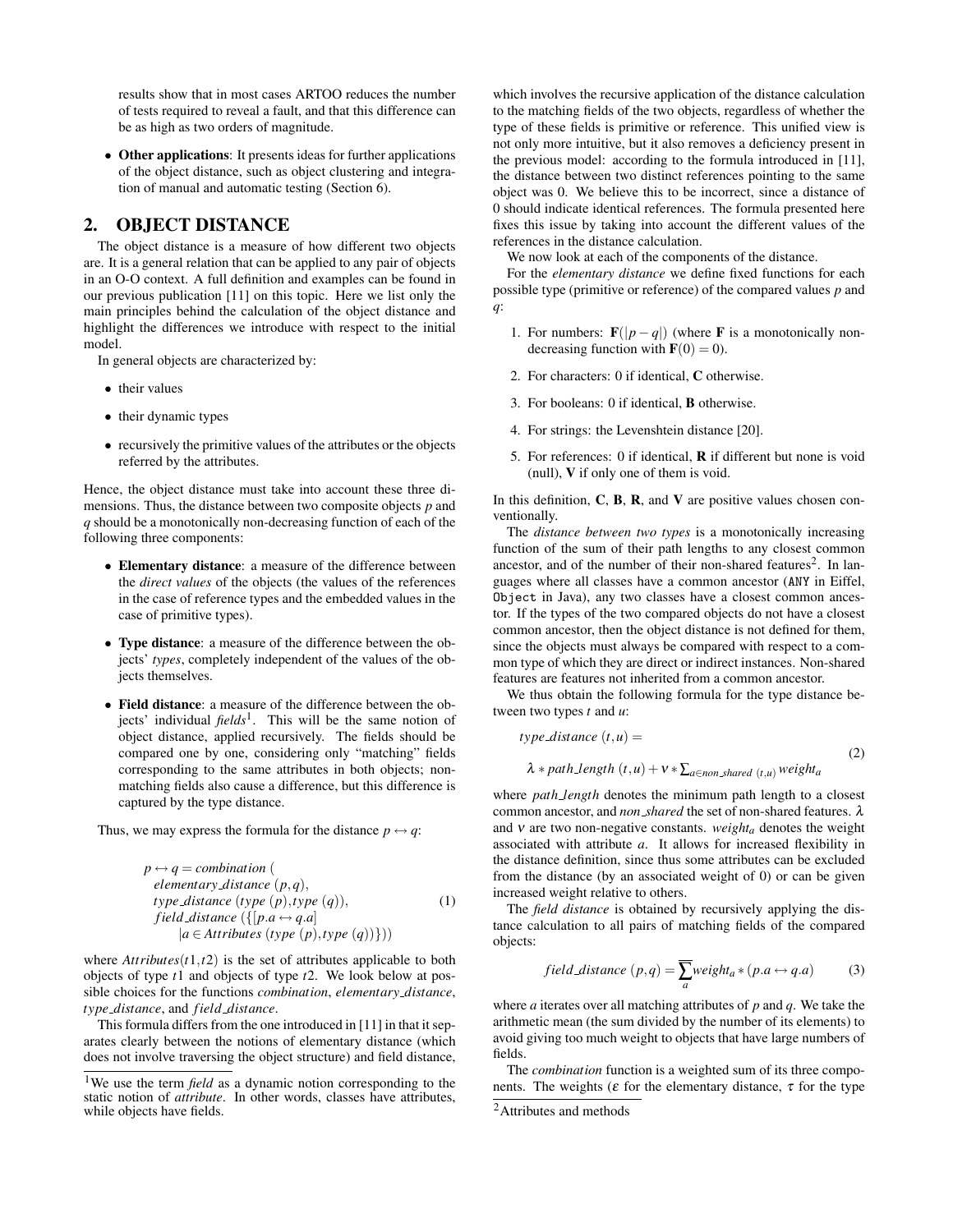distance and  $\alpha$  for the field distance) allow for more flexibility in the distance calculation. Furthermore, each of the three components of the distance must be normalized to a bounded interval with the lower limit 0, so that the distances remain comparable. A normalization function  $norm(x)$  should be monotonically increasing and fulfill the property  $norm(0) = 0$ . By convention, we will take 1 as the upper bound of the normalization interval.

The following formula gives the full distance definition combining the previous definitions:

$$
p \leftrightarrow q = \frac{1}{3} * (
$$
  
norm  $(\varepsilon * elementary\_distance (p,q))$   
+norm  $(\tau * \lambda * path\_length (type (p), type (q))$   
+ $\tau * v * \sum_{a \in non\_shared (type(p), type(q))} weight_a)$ 

(4)

$$
+norm\left(\alpha * \sum_{a} weight_a * (p.a \leftrightarrow q.a)\right))
$$

where in the last term *a* ranges over all matching fields.

This definition uses several constants and a function, for which any application must choose values. The implementation described in Section 4 uses the following values:

- 1 for all constants except  $\alpha = \frac{1}{2}$  and  $R = 0.1$
- the normalization function applied to each component of the distance:  $(1 - \frac{1}{1+x}) * max\_distance$ , where  $max\_distance$  is the upper limit of the interval to which the distance must be normalized. As mentioned above, we used a value of 1 for this limit.

While our experience with the model indicates that these simple values suffice, we intend to perform more experiments to determine correlations between the nature of the application under test and the choice of parameters.

# 3. ADAPTIVE RANDOM TESTING FOR OBJECT-ORIENTED SOFTWARE (ARTOO)

The object distance allows the development of several testing algorithms. We have proposed an algorithm [11] which keeps track of the already used and the available objects and always chooses as input from the available set the object that has the highest average of distances to the already used objects. The algorithm is shown in Figure 1.

This algorithm uses pseudo-code but borrows some notations and conventions from Eiffel. In particular, ANY is the root of the class hierarchy: all classes inherit from it by default. The distance function is implemented as described in Section 2. For simplicity, the algorithm only computes the sum of the distances and not their average; this is a valid approximation since, to get the average distance for every object in the available set, this sum of distances would have to be divided by the number of objects in the already used set, which is constant at every step of choosing an input.

This algorithm is applied every time a new test input is required. For example, for testing a routine (method)  $\mathbf r$  of a class C with the signature  $r$  (o1: A; o2: B), 3 inputs are necessary: an instance of C as the target of the routine call and instances of A and B as arguments for the call. Hence, ARTOO maintains a list of the objects used for all calls to  $r$ , and applies the algorithm described above every time a new input is required. In other words, when

```
used_objects: SET [ANY]
candidate_objects: SET [ANY]
current_best_distance: DOUBLE
current_best_object: ANY
v0, v1: ANY
current_accumulation: DOUBLE
...
current_best_distance := 0.0
foreach v0 in candidate_objects
do
   current_accumulation := 0.0
   foreach v1 in used_objects
   do
      current accumulation :=
         current_accumulation + distance(v0, v1)
   end
   if (current_accumulation > current_best_distance)
   then
      current_best_distance := current_accumulation
      current_best_object := v0
   end
end
candidate_objects.remove(current_best_object)
used_objects.add(current_best_object)
run_test(current_best_object)
```
Figure 1: Algorithm for selecting a test input. The object that has the highest average distance to those already used as test inputs is selected.

an instance of C is necessary, ARTOO compares all instances of C available in the pool of objects to all the instances of C already used as targets in test calls to r. It selects the one that has the highest average distance to the already used ones, and then repeats the algorithm for picking an instance of A to use as first argument in the call, and then does the same for B.

This strategy is similar to the one originally proposed for ART [9], the differences being the selection criterion (average distance rather than maximum minimum distance) and the computation of the distance measure.

# 4. IMPLEMENTATION

We implemented ARTOO as a plug-in for the AutoTest [24] tool. ARTOO is available in open source at http://se.inf.ethz. ch/people/ciupa/artoo.html. This section first provides an overview of AutoTest, then describes in detail its algorithm for generating test inputs, then explains how ARTOO is integrated in AutoTest, and finally provides an example that illustrates how ARTOO works.

## 4.1 AutoTest

AutoTest performs fully automatic unit testing of Eiffel code equipped with contracts. Here we only provide an overview of the tool and present in detail the parts that are particularly relevant for the implementation of ARTOO.

According to the Design by Contract software development methodology [23], contracts (routine pre- and postconditions and class invariants) express elements of the specification of the software. If they are executable, they can be monitored at runtime and any contract violation signals a fault in the executed program. This enables AutoTest to use the contracts present in the code as an automated oracle. AutoTest targets Eiffel code, since Eiffel has embedded support for Design by Contract. AutoTest can also function in the absence of contracts: in such a case, it would report any uncaught exception as a fault.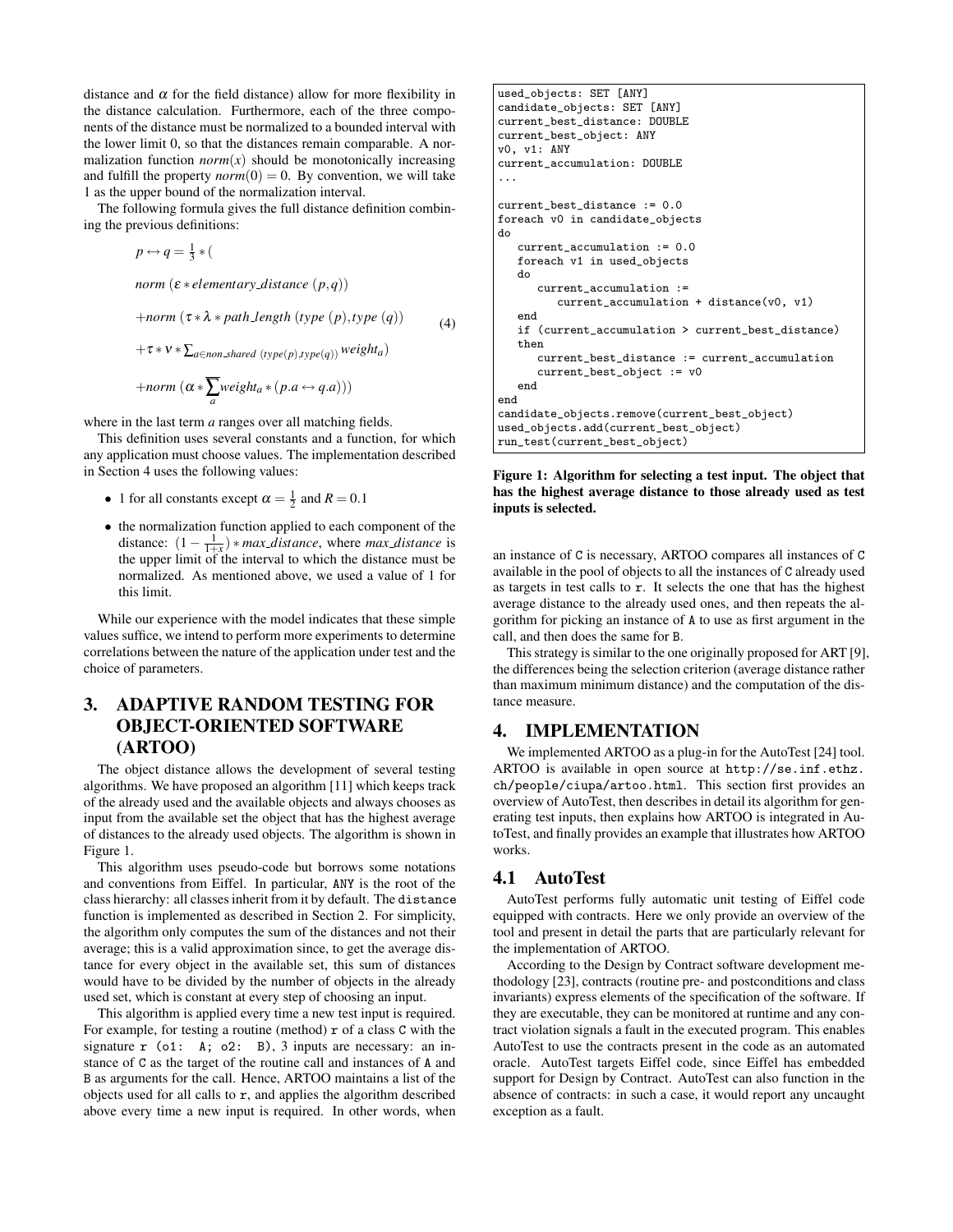The released version of AutoTest employs a directed random strategy for input generation (explained in detail in Section 4.2), but the tool has a pluggable architecture so that other strategies for input creation can easily be added. In particular, a command line option selects the desired input generation method out of the available ones. Using the currently selected strategy, AutoTest automatically generates inputs, runs the routine under test with these inputs, and monitors contracts. If it detects any contract violation (except for the case in which a generated test does not fulfill the precondition of the routine under test), it reports a fault. The detected problem may lie either in the implementation or in the contract, requiring further analysis, but this is not significant at this point: regardless of the location of the fault, a contract violation signals a mistake in the developer's thinking, so a testing tool should report it as a fault.

AutoTest uses a two-process model for test execution: a master process knows the testing strategy and gives simple commands (such as object creation, routine invocation, etc.) to a slave process. The slave (an interpreter) is responsible only for executing such instructions and returning responses to the master. This separation of orchestration and execution has the advantage of robustness: if the slave cannot recover from a failure triggered during test execution, the master simply shuts it down and restarts it, resuming testing where it was interrupted.

# 4.2 Random input generation in AutoTest

AutoTest keeps a pool of objects available for testing; in this pool it stores all objects created as test inputs and returns them once they have been used in tests. The algorithm for input generation proceeds in the following manner, given a routine r of a class C currently under test. To test  $r$ , a target object and arguments (if  $r$  takes any) are necessary. The algorithm either creates new instances for the target object and arguments or uses existing instances from the pool. The decision is taken probabilistically for each required input; for the results presented here we used a probability of 0.25 of creating new objects: a new object is created roughly once every four test case runs. We use this value because previous work [12] determined it to deliver the best results (in terms of the number of found faults) for the random strategy.

If the decision is to create new instances, AutoTest calls a randomly chosen constructor of the corresponding class (or, if the class is abstract, its closest non-abstract descendant). If this constructor takes arguments, the same algorithm is applied recursively. The input generation algorithm treats primitive types (such as INTEGER, REAL, CHARACTER, BOOLEAN) differently: for an argument declared of a primitive type, a value is chosen according to a preset probability (also 0.25 as determined by previous experiments) either out of the set of all possible values or a set of predefined special values. These predefined values are assumed to have a high fault-revealing rate when used as inputs; for example, for type INTEGER, they include the minimum and maximum possible values, 0, 1, -1, etc. This selection of primitive values from predefined sets makes the input generation not purely random; we hence call it "directed random testing". Please note that this term only refers to the strategy described above and not to homonyms found in the literature ([15], [28]).

To obtain more diverse objects in the pool, the random strategy also performs *diversification* operations: it calls a command (routine that does not return a value and may change the state) on an object selected randomly from the pool. Such a diversification operation occurs with probability 0.5 after every call to a routine under test.

Generating objects by calling constructors and then possibly other routines of the class has the advantage that it produces only valid

objects, that is objects that satisfy the class invariant, since it is the job of the constructor to fulfill this class invariant after it is done executing and all subsequently called routines must maintain it.

# 4.3 ARTOO in AutoTest

We implemented ARTOO as a plug-in strategy for input generation in AutoTest. ARTOO only affects the algorithm used for creating and selecting inputs. The other parts of the testing process (execution in the two processes, using contracts as an oracle) remain in AutoTest as described above, allowing objective performance comparisons between the input generation strategies. This is particularly important if one wants to compare the performance of the two strategies: the conditions under which the experiments are run must be the same.

ARTOO creates new objects and applies diversification operations with the same probabilities as the directed random strategy. It proceeds differently from the latter only with respect to the selection of the objects (composite and primitive) to be used in tests. Its implementation is similar to the algorithm presented in Section 3. The main difference is that, while the latter algorithm does not consider the creation of new objects as it proceeds (in other words, no new objects are added to the set of available inputs), in the implementation new instances are created constantly and then considered for selection as test inputs.

The implementation of ARTOO solves infinite recursion in the field distance by cutting the recursive calculation after a fixed number of steps (2 in the case of the results presented in the next section). Also, the calculation of the object distance is slightly different in the implementation of ARTOO than the formula given in Section 2, in that no normalization is applied to the elementary distances as a whole: for characters, booleans, and reference values the given constants are directly used, and for numbers and strings the normalization function given in Section 2 is applied to the absolute value of the difference (for numbers) and to the Levenshtein distance respectively (for strings). For the field distance, no normalization is necessary, since the averaged distances between the objects referred by the attributes are themselves bounded to the same interval.

## 4.4 Example

The following example shows how the implementation of AR-TOO in AutoTest proceeds. Suppose ARTOO tests the class BANK ACCOUNT, given in Listing 1.

```
class BANK ACCOUNT
create
 make
feature −− Bank account data
 owner: STRING
 balance: INTEGER
feature −− Initialization
 make (s: STRING; init bal : INTEGER) is
       −− Create a new bank account.
   require
       positive initial balance : init bal >= 0
      owner not void : s /= Void
   do
      owner := s
      balance := init bal
   ensure
      owner set: owner = s
      balance set : balance = init bal
```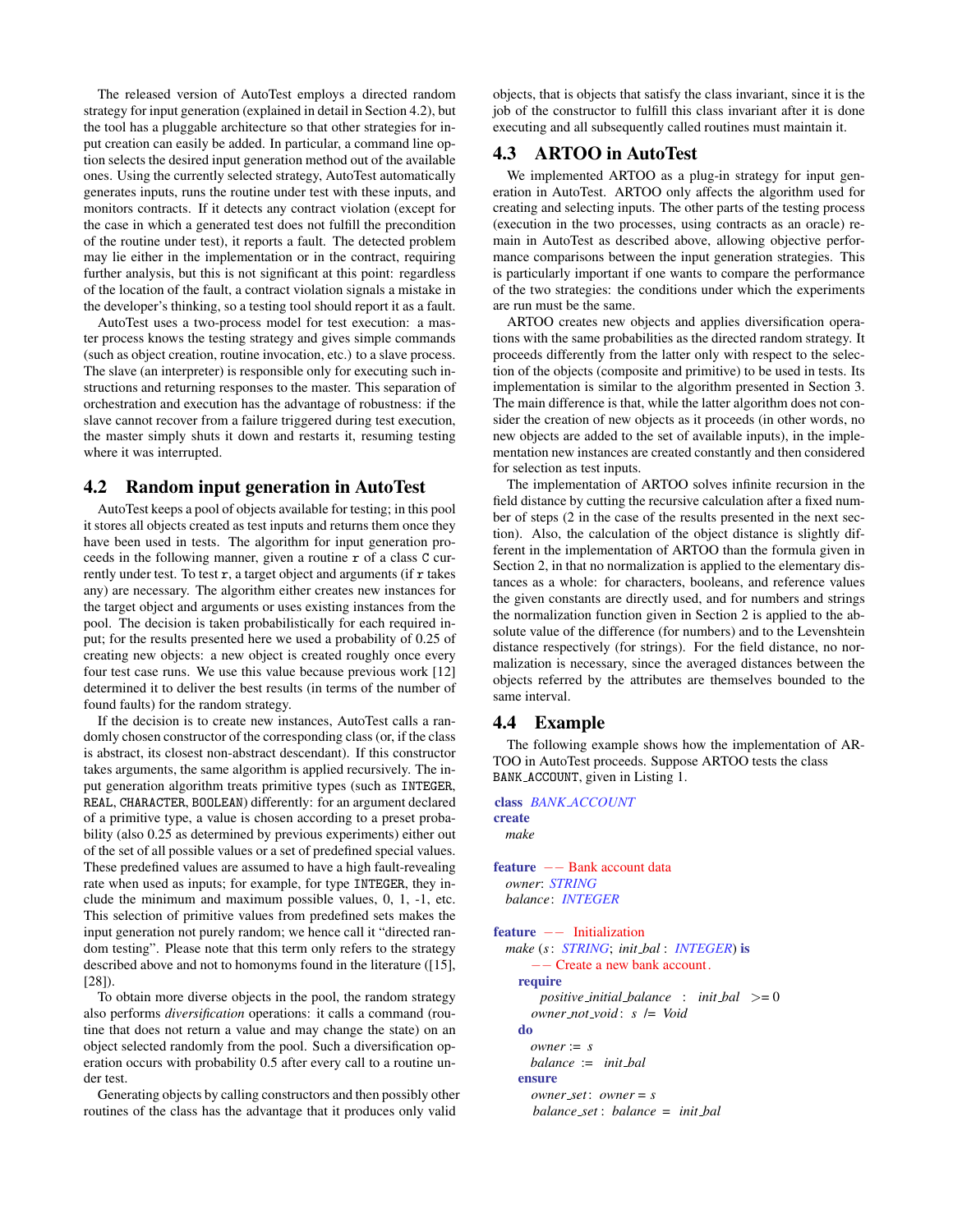end

#### feature −− Operation

*withdraw* (*sum*: *INTEGER*) is ...

*deposit* (*sum*: *INTEGER*) is ...

```
transfer ( other account : BANK ACCOUNT; sum: INTEGER
      ) is
      −− Transfer 'sum' to ' other account '.
    require
      can withdraw: sum <= balance
    do
      balance := balance − sum
      other account . deposit (sum)
    ensure
      balance decreased : balance < old balance
      sum deposited to other account : other account .balance
            > old other account .balance
    end
invariant
```

```
owner not void : owner /= Void
  positive balance : balance >= 0
end
```
#### Listing 1: Part of the code of class BANK ACCOUNT, which ARTOO must test.

For testing routine transfer, ARTOO needs an instance of BANK ACCOUNT as the target of the call, another instance of BANK ACCOUNT as the first argument, and an integer as the second argument. For the first test call to this routine, there are no inputs previously used, so ARTOO will pick objects with corresponding types at random from the pool. Suppose at this point the pool contains the following objects:

*ba1*: *BANK ACCOUNT*, *ba1*.*owner*="A", *ba1*.*balance*=675234 *ba2*: *BANK ACCOUNT*, *ba2*.*owner*="B", *ba2*.*balance*=10 *ba3*: *BANK ACCOUNT*, *ba3*.*owner*="O", *ba3*.*balance*=99 *ba4* = *Void i1* : *INTEGER*, *i1* = 100 *i2* : *INTEGER*, *i2* = 284749 *i3* : *INTEGER*, *i3* = 0 *i4* : *INTEGER*, *i4* = −36452 *i5* : *INTEGER*, *i5* = 1

Suppose ARTOO picks ba3 as target, ba1 as first argument and i5 as second argument for the first call to transfer. These 3 values are saved to disk  $3$  and then the call is executed:

*ba3*. *transfer* (*ba1*, *i5*)

The state of the object pool is now as follows:

*ba1*: *BANK ACCOUNT*, *ba1*.*owner*="A", *ba1*.*balance*=675235 *ba2*: *BANK ACCOUNT*, *ba2*.*owner*="B", *ba2*.*balance*=10 *ba3*: *BANK ACCOUNT*, *ba3*.*owner*="O", *ba3*.*balance*=98 *ba4* = *Void i1* : *INTEGER*, *i1* = 100 *i2* : *INTEGER*, *i2* = 284749  $i3$  : *INTEGER*,  $i3 = 0$ *i4* : *INTEGER*, *i4* = −36452 *i5* : *INTEGER*, *i5* = 1

For the next call to transfer, ARTOO chooses a target by picking the non-Void object of type BANK ACCOUNT that is furthest from the already used target. For the first argument it picks the instance of BANK ACCOUNT that is furthest from the first argument previously used, and likewise for the integer argument. It thus chooses ba1 as target, ba4 as first argument (Void references always have the maximum possible distance to non-void references), and i2 as second argument. These values are saved and the call is executed:

#### *ba1*. *transfer* (*ba4*, *i2*)

This triggers an attempt to call a routine on a Void target (through the instruction other account.deposit (sum) in the body of routine transfer), which results in an exception, so ARTOO has found a fault in routine transfer. The precondition of this routine should state that other account must be non-Void.

The pool is not changed and ARTOO picks again the objects with the highest average distances to the already used ones. So ba2 is chosen as both target and first argument, and i4 as second argument. The values are saved and the call is executed:

#### *ba2*. *transfer* (*ba2*, *i4*)

This triggers a postcondition violation in transfer since trying to transfer a negative amount from the current account does not reduce the balance of the current account. ARTOO has thus found another fault, since transferring negative amounts should not be allowed. It is interesting to note that this call actually exposes another fault, namely that transferring money from an account to itself should not be allowed.

For simplicity this example did not consider the creation of objects between test calls. In practice, objects are created with a certain probability and added to the pool between calls to routines under test, so ARTOO also considers these new instances when selecting the inputs.

# 5. EXPERIMENTAL RESULTS

## 5.1 Experimental setup

It is important to evaluate testing tools on real-world code, which can be tested as it is and was not written only for the purposes of a specific experiment or tool evaluation study. Practical applicability of the tool is one of the major conditions required for its acceptance by the testing community.

The subjects used in the evaluation of ARTOO are classes from the EiffelBase library [2] version 5.6. EiffelBase is an industrialgrade library used by virtually all projects written in ISE Eiffel, similar to the System library in Java or C#. No changes were made to this library for the purposes of this experiment: the classes tested are taken from the released, publicly-available version of the library and all faults mentioned are real faults, present in the 5.6 release of the library.

Table 1 presents some properties of the classes under test. All the metrics except the last column refer to the flat form of the classes,

 $3$ It is necessary to save them before the call to the routine because the execution of the routine might change their state or it might crash the process in which it is executing.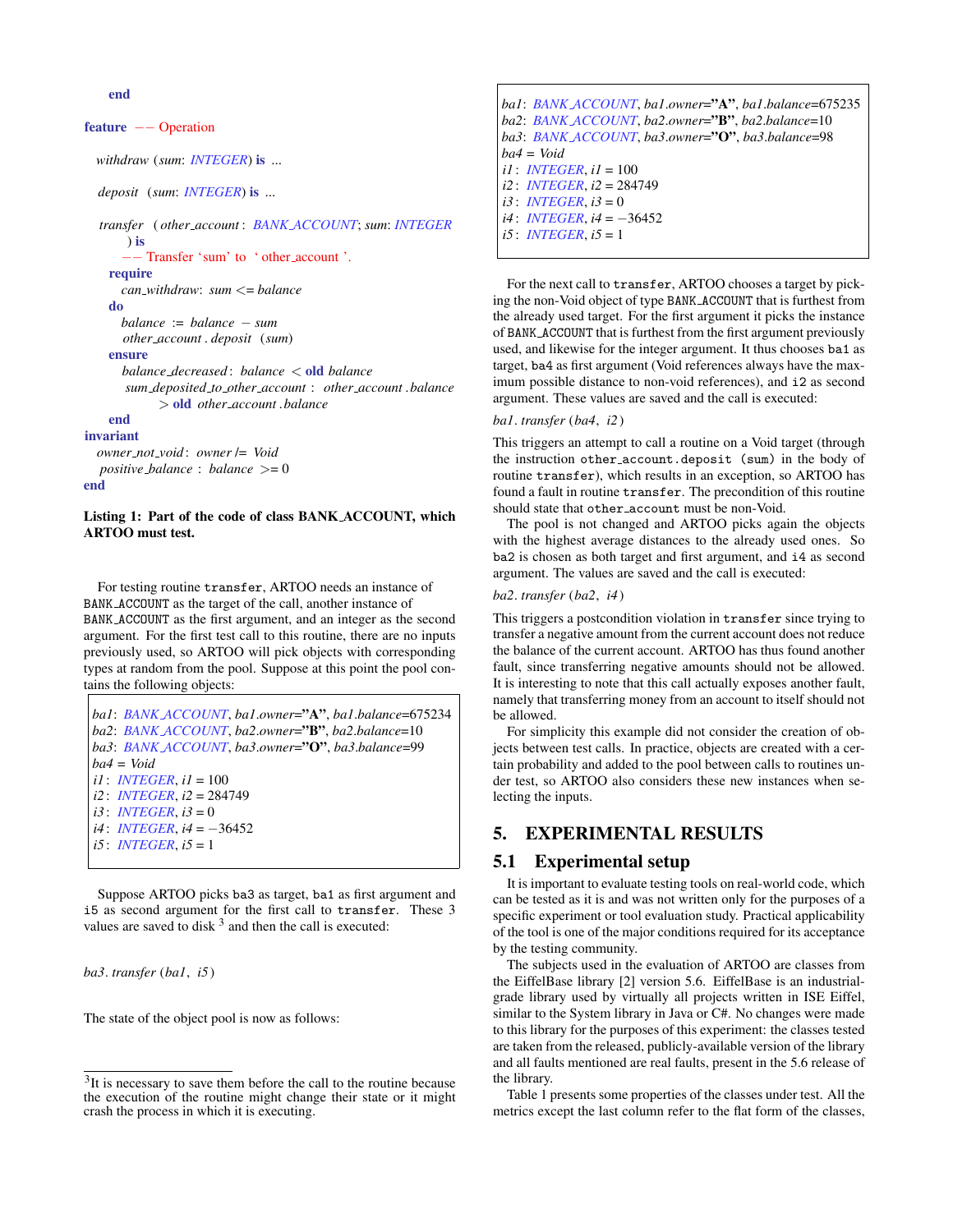that is a form of the class text that includes all the features of the class at the same level, regardless of whether they are inherited or introduced in the class itself.

All tests were run using the ISE Eiffel compiler version 5.6 on a machine having a Pentium M 2.13 GHz processor, 2 GB of RAM, and running Windows XP SP2. The tests applied both the directed random strategy (called RAND for brevity below) and ARTOO, testing one class at a time. Since the seed of the pseudo-random number generator influences the results, the results presented below are averaged out over 5 10-minute tests of each class using different seeds.

It is important to note that the testing strategy against which we compare ARTOO is in fact not purely random, as explained in Section 4.2: values for primitive types are not always selected randomly from the set of all possible values, but from a restricted, predefined set of values considered to be more likely to uncover faults. We chose this strategy as the basis for comparison because previous experiments [12] have shown it to be more efficient than purely random testing.

The results were evaluated according to two factors: *number of tests to first fault* and *time to first fault*. Other criteria for the evaluation (such as various measures of code coverage) are also possible. However, we consider the fault-detecting ability of a testing strategy to be its most important property. Measuring the time elapsed and the number of test cases run until the first fault is found is driven by practical considerations: software projects in industry usually run under tight schedules, so the efficiency of any testing tool plays a key role in its success.

## 5.2 Results

Table 2 shows a routine-by-routine comparison of the time to first fault and tests to first fault for both ARTOO and RAND applied to classes ARRAYED LIST and ACTION SEQUENCE. The table shows, for each routine in which both strategies found faults, the number of tests and time required by each strategy to find a fault in that particular routine. Both the tests and the time are averages, on the five seeds, of the time elapsed since the beginning of the testing session and the decimal part is omitted. All calls to routines and creation procedures of the class under test are counted as test cases for that class. The table also shows, for each of these two factors, the ratios between the performance of ARTOO and that of RAND rounded to two decimal digits, showing in bold the cases for which ARTOO performed better.

At courser granularity, Table 3 shows for every class under test the average (over all routines where both strategies found at least one fault) of the number of tests to first fault and time to first fault for each strategy and the proportions ARTOO/RAND, rounded to two decimal digits. Figures 2 and 3 show the same information, comparing for every class the number of tests to first fault and the time to first fault, respectively.

In most cases ARTOO reduces the number of tests necessary to find a fault by a considerable amount, sometimes even by two orders of magnitude. However, calculating the object distances is time-consuming. The overhead ARTOO introduces for selecting which objects to use in tests (the distance calculations, the serializations of objects, etc.) causes it to run fewer tests over the same time than RAND. For the tested classes, which all have fast-executing routines, although ARTOO needs to run fewer tests to find faults, RAND needs less time.

The experiments also show that there are cases in which AR-TOO finds faults which RAND does not find (over the same test duration). Table 4 lists the classes and routines where only AR-TOO was able to find some faults, the number of tests and the time



Figure 2: Comparison of the average number of tests cases to first fault required by the two strategies for every class. AR-TOO constantly outperforms RAND.



Figure 3: Comparison of the average time to first fault required by the two strategies for every class. RAND is generally better than ARTOO.

that ARTOO needed to find the first fault, and the number of faults it found in each routine.

| Class               | Routine       | Tests to    | Time to     | $#$ faults |
|---------------------|---------------|-------------|-------------|------------|
|                     |               | first fault | first fault |            |
|                     |               |             | (seconds)   |            |
| <b>ARRAYED LIST</b> | remove        | 167         | 46          |            |
| <b>FIXED_TREE</b>   | child_is_last | 717         | 283         |            |
| <b>FIXED TREE</b>   | duplicate     | 422         | 134         |            |
| <b>STRING</b>       | grow          | 492         | 163         | 2          |
| <b>STRING</b>       | multiply      | 76          |             |            |

Table 4: Faults which only ARTOO finds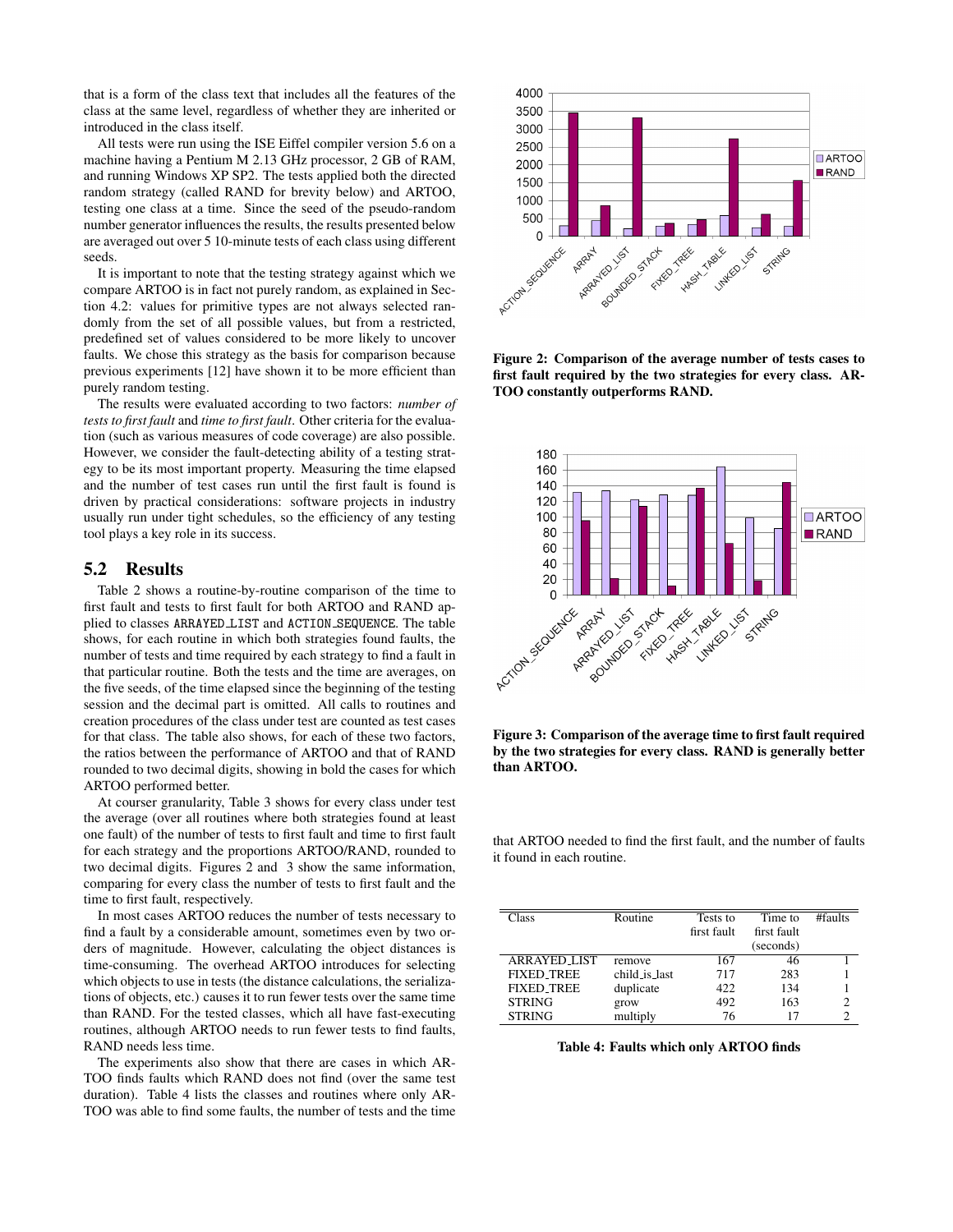| Class                  |      | Total lines of code Lines of contract code | $#R$ outines | #Attributes | #Parent classes |
|------------------------|------|--------------------------------------------|--------------|-------------|-----------------|
| <b>ACTION_SEQUENCE</b> | 2477 | 164                                        | 156          | 16          | 24              |
| <b>ARRAY</b>           | 1208 | 98                                         | 86           |             |                 |
| <b>ARRAYED_LIST</b>    | 2164 | 146                                        | 39           |             | 23              |
| <b>BOUNDED_STACK</b>   | 779  | 56                                         | 62           |             | 10              |
| <b>FIXED_TREE</b>      | 1623 | 82                                         | 125          |             |                 |
| <b>HASH_TABLE</b>      | 1791 | 178                                        | 122          |             |                 |
| LINKED LIST            | 1893 | 92                                         | 106          |             | 19              |
| <b>STRING</b>          | 2980 | 296                                        |              |             | 16              |

#### Table 1: Properties of the classes under test

| Class                  | Routine                     | Tests to first fault |             |               | Time to first fault (seconds) |             |                      |
|------------------------|-----------------------------|----------------------|-------------|---------------|-------------------------------|-------------|----------------------|
|                        |                             | <b>ARTOO</b>         | <b>RAND</b> | ARTOO<br>RAND | <b>ARTOO</b>                  | <b>RAND</b> | ARTOO<br><b>RAND</b> |
| <b>ARRAYED_LIST</b>    | append                      | 432                  | 5517        | 0.08          | 311                           | 191         | 1.62                 |
|                        | do_all                      | 296                  | 737         | 0.40          | 137                           | 18          | 7.48                 |
|                        | $do$ _if                    | 16                   | 1258        | 0.01          | $\overline{2}$                | 39          | 0.05                 |
|                        | fill                        | 159                  | 7130        | 0.02          | 40                            | 256         | 0.16                 |
|                        | for all                     | 303                  | 517         | 0.59          | 138                           | 17          | 7.93                 |
|                        | is_inserted                 | 31                   | 126         | 0.25          | 3                             | 7           | 0.43                 |
|                        | make                        | 23                   | 3           | 7.44          | 2                             | 1           | 2.80                 |
|                        | make_filled                 | 13                   | 117         | 0.11          | $\boldsymbol{2}$              | 4           | 0.50                 |
|                        | prune_all                   | 51                   | 10798       | 0.00          | $\overline{\mathbf{3}}$       | 367         | 0.01                 |
|                        | put                         | 96                   | 89          | 1.08          | 11                            | 4           | 2.67                 |
|                        | put_left                    | 146                  | 9739        | 0.01          | 32                            | 331         | 0.10                 |
|                        | put_right                   | 278                  | 8222        | 0.03          | 132                           | 291         | 0.45                 |
|                        | resize                      | 355                  | 1143        | 0.31          | 320                           | 30          | 10.40                |
|                        | there_exists                | 307                  | 518         | 0.59          | 151                           | 17          | 8.78                 |
|                        | wipe_out                    | 594                  | 3848        | 0.15          | 546                           | 123         | 4.41                 |
| <b>ACTION_SEQUENCE</b> | arrayed_list_make           | 748                  | 6800        | 0.11          | 564                           | 174         | 3.24                 |
|                        | call                        | 109                  | 2382        | 0.05          | 10                            | 67          | 0.15                 |
|                        | duplicate                   | 378                  | 410         | 0.92          | 196                           | 13          | 14.46                |
|                        | for_all                     | 286                  | 623         | 0.46          | 64                            | 21          | 3.00                 |
|                        | is_inserted                 | 115                  | 95          | 1.21          | 5                             | 2           | 2.36                 |
|                        | make_filled                 | 183                  | 449         | 0.41          | 49                            | 13          | 3.65                 |
|                        | put                         | 81                   | 67          | 1.21          | 4                             | 4           | 1.15                 |
|                        | remove_right                | 448                  | 17892       | 0.03          | 201                           | 475         | 0.42                 |
|                        | resize                      | 399                  | 5351        | 0.07          | 187                           | 160         | 1.17                 |
|                        | set_source_connection_agent | 265                  | 3771        | 0.07          | 96                            | 112         | 0.86                 |
|                        | there_exists                | 215                  | 104         | 2.07          | 67                            | 2           | 33.83                |

Table 2: Results for two of the tested classes, showing the time and number of tests required by ARTOO and RAND to uncover the first fault in each routine in which they both found at least one fault, and their relative performance. In most cases ARTOO requires significantly less tests to find a fault, but entails a time overhead.

It is also true that RAND finds faults which ARTOO does not find in the same time. This suggests that the two strategies have different strengths and, in a fully automated testing process, should ideally be used in combination. Previous case studies [12] indicate that the evolution of the number of new faults that RAND finds is inversely proportional to the elapsed time. This means in particular that after running random tests for a certain time, it becomes unlikely to uncover new faults. At this point ARTOO can be used to uncover any remaining faults. In cases where the execution time of the routines under test is high, ARTOO is more attractive due to the reduced number of tests it generates before it uncovers a fault.

The results also show that ARTOO is generally less sensitive than RAND to the variation of the seed value, so that its performance is more predictable. Table 5 shows this in terms of the standard deviation of the number of faults found by each strategy for each class under test after 1, 2, 5, and 10 minutes of testing, and of the average and standard deviation of the standard deviations for each strategy. The results are however not indicative of any clear relation between the testing timeout and the variation with the seed of the number of found faults.

# 5.3 Discussion

We chose to compare the performance of the two strategies when run over the same duration, although other similar comparative studies in the literature use rather the number of generated tests or an achieved level of code coverage as the stopping criterion. We preferred to use time because, in industrial projects and especially in the testing phases of these projects, time is probably the most constraining factor.

These results show that, compared to a directed random testing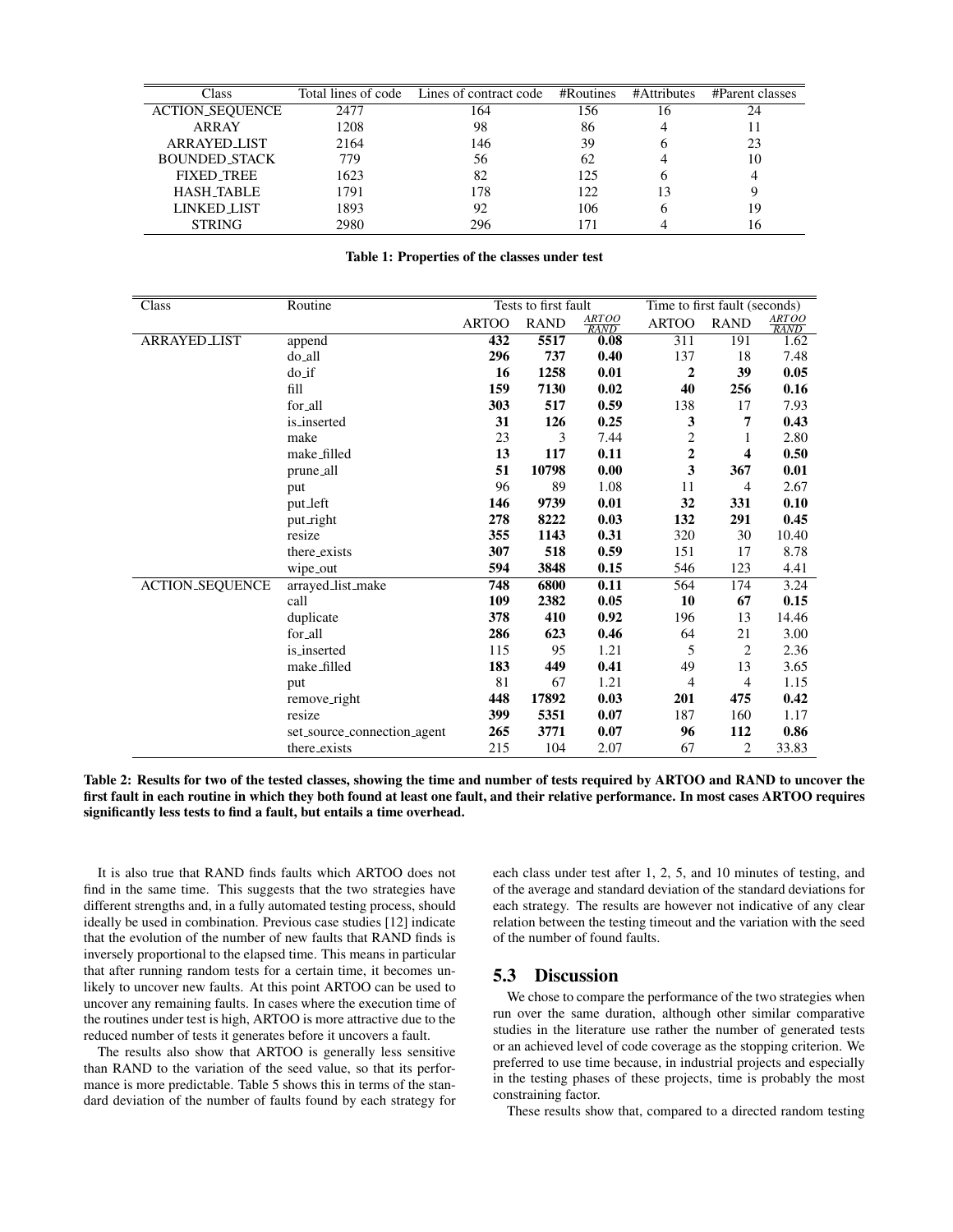| Class                  | Tests to first fault |             | Time to first fault (seconds) |              |             |                   |
|------------------------|----------------------|-------------|-------------------------------|--------------|-------------|-------------------|
|                        | <b>ARTOO</b>         | <b>RAND</b> | <b>ARTOO/RAND</b>             | <b>ARTOO</b> | <b>RAND</b> | <b>ARTOO/RAND</b> |
| <b>ACTION_SEQUENCE</b> | 293.72               | 3449.76     | 0.09                          | 131.53       | 95.11       | 1.38              |
| ARRAY                  | 437.19               | 856.39      | 0.51                          | 133.21       | 21.23       | 6.27              |
| <b>ARRAYED LIST</b>    | 206.80               | 3317.80     | 0.06                          | 122.16       | 113.42      | 1.07              |
| <b>BOUNDED_STACK</b>   | 282.50               | 357.17      | 0.79                          | 128.00       | 11.45       | 11.18             |
| <b>FIXED_TREE</b>      | 333.99               | 463.91      | 0.71                          | 127.73       | 136.64      | 0.93              |
| <b>HASH TABLE</b>      | 581.21               | 2734.42     | 0.21                          | 164.41       | 65.85       | 2.49              |
| <b>LINKED LIST</b>     | 238.20               | 616.71      | 0.38                          | 98.39        | 18.14       | 5.42              |
| <b>STRING</b>          | 279.64               | 1561.60     | 0.17                          | 85.03        | 144.28      | 0.58              |
| Overall averages       | 331.66               | 1669.72     | 0.19                          | 123.81       | 75.77       | 1.63              |

Table 3: Averaged results per class. ARTOO constantly requires fewer tests to find the first fault: on average 5 times less tests than RAND. The overhead that the distance calculations introduce in the testing process causes ARTOO to require on average 1.6 times more time than RAND to find the first fault.

strategy, ARTOO generally reduces the number of tests required until a fault is found, but suffers from a time performance penalty due to the extra computations required for calculating the object distances. The times reported here are *total* testing times; they include both the time spent on generating and selecting test cases and the time spent on actually running the tests. Total time is the measure that most resembles how the testing tool would be used in practice, but this measure is highly dependent on the time spent running the software under test. The test scope of the experiment described above consists of library classes whose routines generally implement relatively simple computations and average at below 20 LOC/routine. When testing more computation-intensive applications, the number of tests that can be run per time unit naturally decreases, hence the testing strategy that needs less tests to uncover faults would be favored.

The biggest threat to the validity of these results is probably the test scope: the limited number of seeds and the tested classes. The results presented here were obtained by averaging out over 5 seeds of the pseudo-random number generator. Given the role randomness plays in both the compared testing algorithms, averaging out over more seeds would produce more reliable results. Likewise, we have chosen the tested classes so that they are fairly diverse (in terms of their semantics and of various code metrics), but testing more classes would yield more generalizable results. We intend to extend the scope of the case study in both these directions.

## 6. OPTIMIZATIONS

Having the possibility to compute a distance between objects allows clustering techniques to be applied to objects. Any of the known clustering algorithms can be applied based on this distance, so it is possible to group together objects that are similar enough. This allows ARTOO to be optimized by computing the distances to the cluster centers only, and not to each individual object. The precision is dependent on the maximum distance between two distinct objects within a given cluster. A preliminary implementation of this testing strategy shows an average improvement of the time to first fault over ARTOO of 25% at no cost in terms of faults found.

Another improvement is to use information contained in manual tests to further guide the search for fault-revealing inputs. The assumption is that manually written tests for a certain class have inputs more likely to reveal faults than random ones. The generation of inputs is still random, as described above; the information from the manual tests influences only the process of selecting a value to use as input out of the available ones, very much like the basic version of ARTOO does. This strategy uses two measures to assess

the desirability of using a certain value as test input: how close this value is to the manual inputs and how far it is from already used automatic inputs. Preliminary experiments using a first prototype implementation of this testing strategy show that it can reduce the number of tests to first fault by an average factor of 2 compared to the basic implementation of ARTOO described above.

The implementation of ARTOO used in the experiments uses a "complete" definition of the object distance, as described in Section 2. A less computationally intensive definition of the object distance might still require fewer tests to uncover a fault, but also less time. We intend to also explore such alternatives in order to improve the performance of ARTOO.

The definition of the object distance provided in Section 2 only uses the syntactic form of the objects and does not take their semantics into account in any way. This approach has the merit of being completely automatable. Integrating semantics into the computation would require human intervention, but would certainly enrich the model and its accuracy and allow finer-grained control of the developer over the testing process in ARTOO. Some support for this is already available through the constants used in the object distance calculation, whose values can easily be changed for fine tuning the distance. In our future work we intend to investigate this idea and other possibilities for providing further support for integrating semantics into the object distance.

# 7. RELATED WORK

Random testing presents several benefits in automated testing processes: ease of implementation, efficiency of test case generation, and the existence of ways to estimate its reliability [17]. Many reference texts are, however, critical of it. Glenford J. Myers deems it the poorest testing methodology and "at best, an inefficient and ad hoc approach to testing" [25].

Several studies [14, 16] disproved this assessment by showing that random testing can be more cost-effective than partition testing. Andrews *et al.* [3] show that, when specific recommended practices are followed, a testing strategy based on random input generation finds faults even in mature software, and does so efficiently. They also state that, in addition to lack of proper tool support, the main reason for the rejection of random testing is lack of information about best practices.

Although random testing of numerical applications has a longer standing tradition than random testing of object-oriented software, the interest for the latter has increased in recent years. Tools like JCrasher [13], Eclat [27], Jtest [1], Jartege [26], or RUTE-J [4] are proof of this interest. All these tools employ purely random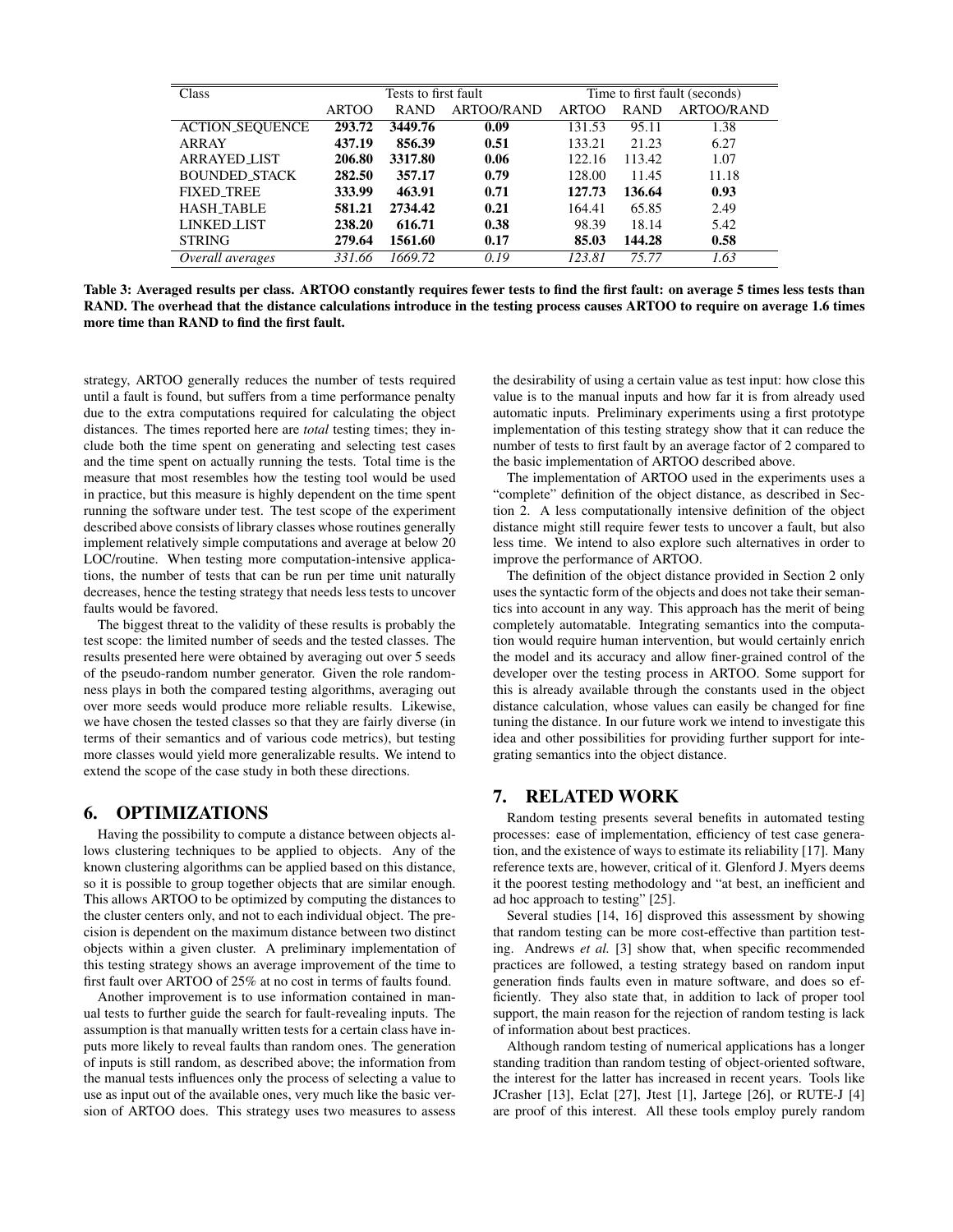| Class                  | Timeout                 | StDev(NumberFoundFaults) |                   |
|------------------------|-------------------------|--------------------------|-------------------|
|                        | (minutes)               | <b>ARTOO</b>             | <b>RAND</b>       |
| <b>ACTION_SEQUENCE</b> | 1                       | 1.87                     | 2.92              |
|                        | $\overline{c}$          | 1.14                     | 2.59              |
|                        | 5                       | 0.89                     | 1.22              |
|                        | 10                      | 1.64                     | 0.71              |
| <b>ARRAY</b>           | 1                       | 2.30                     | 13.22             |
|                        | $\overline{\mathbf{c}}$ | 2.45                     | 16.81             |
|                        | 5                       | 2.77                     | 17.04             |
|                        | 10                      | 5.27                     | 17.04             |
| <b>ARRAYED LIST</b>    | ī                       | 2.95                     | 1.52              |
|                        | $\overline{c}$          | 3.08                     | 3.51              |
|                        | 5                       | 3.81                     | 8.37              |
|                        | 10                      | 4.93                     | 12.60             |
| <b>BOUNDED STACK</b>   | $\overline{1}$          | 2.35                     | $\overline{1.10}$ |
|                        | $\overline{2}$          | 3.56                     | 0.84              |
|                        | 5                       | 3.11                     | 1.22              |
|                        | 10                      | 2.17                     | 1.48              |
| <b>FIXED_TREE</b>      | 1                       | 2.30                     | 3.91              |
|                        | $\overline{\mathbf{c}}$ | 1.30                     | 2.70              |
|                        | 5                       | 1.64                     | 2.70              |
|                        | 10                      | 2.59                     | 2.17              |
| <b>HASH TABLE</b>      | 1                       | 0.89                     | 2.12              |
|                        | $\overline{2}$          | 1.64                     | 2.05              |
|                        | 5                       | 2.05                     | 5.15              |
|                        | 10                      | 3.11                     | 7.91              |
| <b>LINKED LIST</b>     | $\overline{1}$          | 0.55                     | 1.48              |
|                        | $\overline{c}$          | 0.45                     | 1.79              |
|                        | 5                       | 1.34                     | 2.17              |
|                        | 10                      | 1.14                     | 4.22              |
| <b>STRING</b>          | $\overline{1}$          | 2.07                     | 1.14              |
|                        | $\overline{2}$          | 3.13                     | 0.44              |
|                        | 5                       | 3.7                      | 1                 |
|                        | 10                      | 3.91                     | 0.83              |
| Average                |                         | 2.37                     | 4.49              |
| Standard deviation     |                         | 1.19                     | 5.14              |

Table 5: Standard deviations of numbers of found faults for each strategy due to the influence of the seed for the pseudorandom number generator, and the average and standard deviation of the standard deviations for each strategy. ARTOO is generally less sensitive to the choice of seed.

strategies for input generation (possibly in combination with also allowing users to define inputs [26]), while ARTOO's input selection criterion is based on a measure of how different the candidate objects are from the ones already used.

Other research based on the idea of random testing tries to improve its performance by adding some guidance to the algorithm. Such guidance can mean pruning out invalid and duplicate inputs [28], combining random and systematic techniques [15], or trying to spread out the selected values over the input domain, as is the case for Adaptive Random Testing [9] and quasi-random testing [10]. Based on the ART intuition, a series of related algorithms have been proposed. Mirror ART [8] and ART through dynamic partitioning [7] reduce the overhead of ART. Restricted Random Testing [6] (RRT) is also closely related to ART and is based on restricting the regions of the input space where test cases can be generated. As opposed to ART, where the elements of the candidate set are generated randomly, in RRT test cases are always generated so that they are outside of the exclusion zones (a candidate is randomly generated, and, if it is inside an exclusion zone, it is disregarded and a new random generation is attempted). Further improvements to ART are provided by lattice-based ART [22] and ART by bisection with restriction [21].

# 8. CONCLUSIONS

We have presented an implementation (Sections 3 and 4) and experimental results (Section 5) evaluating the efficiency of a testing strategy called ARTOO. This strategy is based on the ideas of Adaptive Random Testing (ART): it selects test inputs that are the furthest apart in a set of randomly generated values. Adaptive Random Testing was introduced for and could only be applied to numeric values, for which the distance calculation is straightforward. ARTOO extends the applicability of the basic ART algorithm to O-O software by using the object distance [11] — a measure of how different two objects are. This measure takes into account an elementary distance between the direct values of the objects, a distance between the types of the objects, and recursive distances between the fields of the objects.

The experimental results show that ARTOO finds real faults in real software. Compared to directed random testing, ARTOO significantly reduces the number of tests generated and run until the first fault is found, on average by a factor of 5 and sometimes by as much as two orders of magnitude. The guided input selection process that ARTOO employs does, however, entail an overhead which is not present in unguided random testing. This overhead leads to ARTOO being on average 1.6 times slower than directed random testing in finding the first fault. These results indicate that ARTOO, at least in its current implementation, should be applied in settings where the *number* of test cases generated until a fault is found is more important than the time it takes to generate these test cases — in other words, settings in which the cost of running and evaluating test cases is higher than the cost of generating them. This can be the case, for instance, when there is no automated oracle and thus manual inspection of test cases is necessary. As discussed in Section 6, we are currently investigating ways of improving AR-TOO's performance, such as reducing the precision and thus the overhead of the distance calculation or employing object clustering techniques that would allow to calculate distances between clusters of objects rather than between all pairs of objects.

The results also show that ARTOO finds faults that directed random testing does not find in the same time and that ARTOO is less sensitive than directed random testing to the influence of the random part of the algorithm for input generation: the seed for the pseudo-random number generator influences the results less in AR-TOO than in directed random testing.

ARTOO is available in open source at http://se.inf.ethz. ch/people/ciupa/artoo.html. It is provided as a plug-in to the AutoTest framework.

Future work includes, as mentioned, improving ARTOO's performance and examining how changes to the object distance calculation would affect ARTOO's fault finding ability; in particular, we plan to develop a model for the object distance computation which integrates object semantics based on information provided by the developer. We are also looking into applications other than testing for the object distance.

# 9. REFERENCES

- [1] Jtest. Parasoft Corporation. http://www.parasoft.com/.
- [2] The EiffelBase Library. Eiffel Software Inc. http://www.eiffel.com/.
- [3] ANDREWS, J. H., HALDAR, S., LEI, Y., AND LI, C. H. Randomized unit testing: Tool support and best practices. Tech. Rep. 663, Department of Computer Science, University of Western Ontario, January 2006.
- [4] ANDREWS, J. H., HALDAR, S., LEI, Y., AND LI, F. C. H. Tool support for randomized unit testing. In *RT '06:*